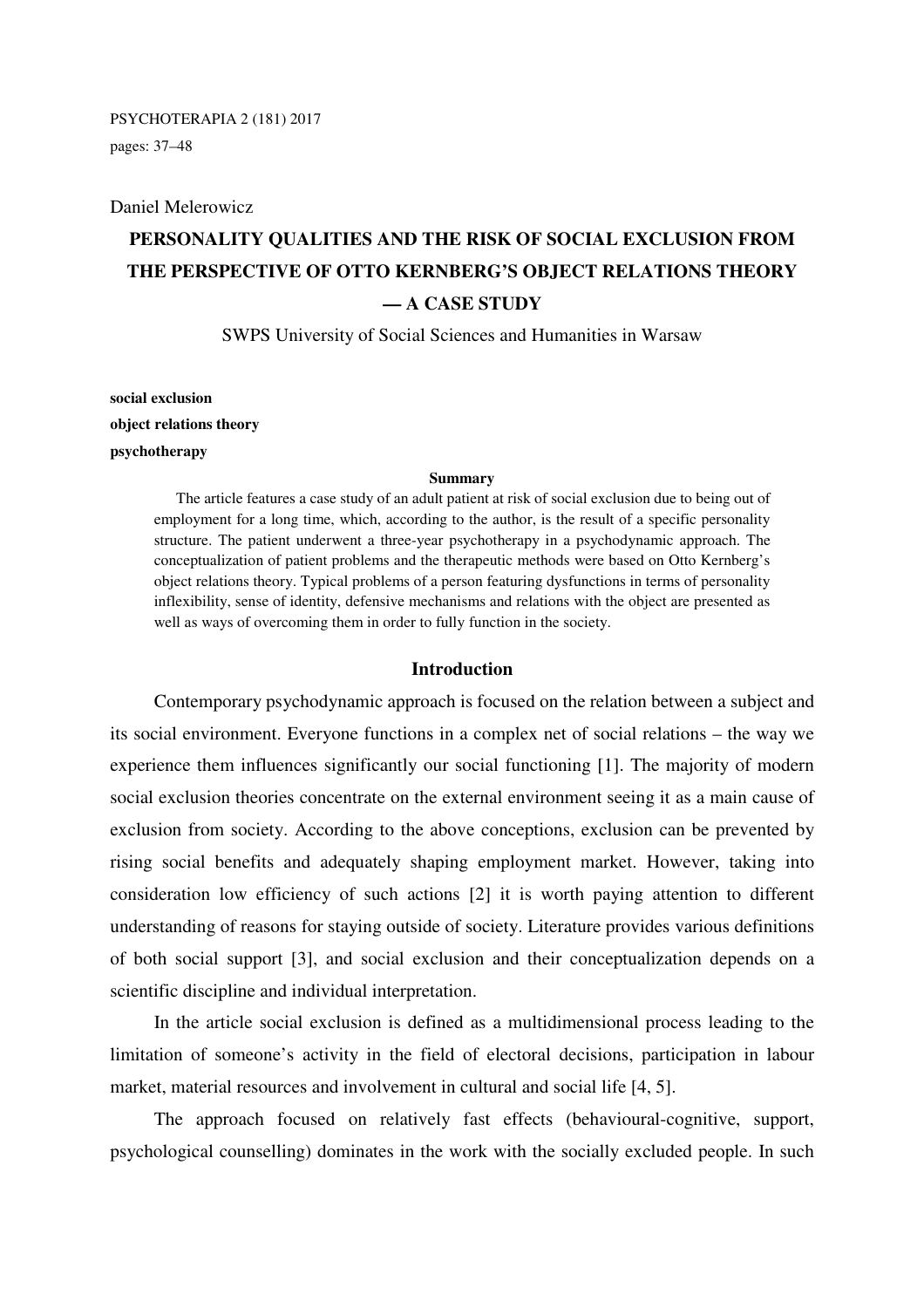case work is focused on alteration of cognitive biases (exaggerated thinking patterns e.g. grief about the past, dichotomous thinking, negative filter [6]), known also as automatic thoughts [7].

Analysis of the literature shows that relatively few authors consider the risk of social exclusion from the perspective of object relations theory. This aspect, especially personality inflexibility, is mentioned by Caligor [8]. The author presents examples of people functioning on the higher level of borderline personality, who due to personality inflexibility experience difficulties in professional life – e.g. because of excessive fear overwhelming them in confrontational situations. Literature also describes examples of social difficulties due to appearance of specific dyads especially: neglected child in relation to neglecting parent, which in real life leads to withdrawal from social interactions [9].

Personality model presented in this work will be based on the object relations theory developed by Otto Kernberg and his associates [1, 8]. From the earliest years every person aims to create relation with an object, which is understood as an internal, mental representation of another person. Early relations with an object influence the experience of all subsequent relations and the outside world. In case of dysfunctional personality it can lead to avoiding social and personal relations [10, 11].

Kernberg [8] describes four dimensions, which may be useful in personality diagnosis. They are: personality inflexibility, identity, defence mechanisms and reality testing. It is believed that the level of functioning in each of those dimensions gives basis to describe the level of personality functioning – normal, neurotic, borderline [1]. Table 1 shows each dimension used in structural personality diagnosis.

| Personality               | Normal                | Neurotic              | Borderline higher level | Borderline lower level   |
|---------------------------|-----------------------|-----------------------|-------------------------|--------------------------|
|                           |                       |                       | (light pathology)       | (serious pathology)      |
| Personality inflexibility | lack of inflexibility | light to moderate     | significant             | extreme                  |
| Identity                  | stable                | stable                | light / moderate        | strong pathology         |
|                           |                       |                       | pathology               |                          |
| Defences                  | mature                | based on              | based on repression     | based on splitting       |
|                           |                       | repression            | and splitting           |                          |
| Reality testing           | stable, intact        | stable, intact        | intact (light deficits) | intact, deficits -       |
|                           |                       |                       |                         | temporal psychotic       |
|                           |                       |                       |                         | states                   |
| Relations with objects    | deep, mutual          | deep, mutual          | some mutual             | orientated on satisfying |
|                           |                       |                       |                         | needs                    |
| Moral functioning         | internalised,         | internalised, elastic | inconsistent            | pathology - lack of      |
| (ethical behaviour,       | elastic               |                       |                         | moral values             |
| values, ideals)           |                       |                       |                         |                          |

Table 1. **Structural personality diagnosis** 

Source: own elaboration based on Caligor, Kernberg, Clarkin, 2007 [8].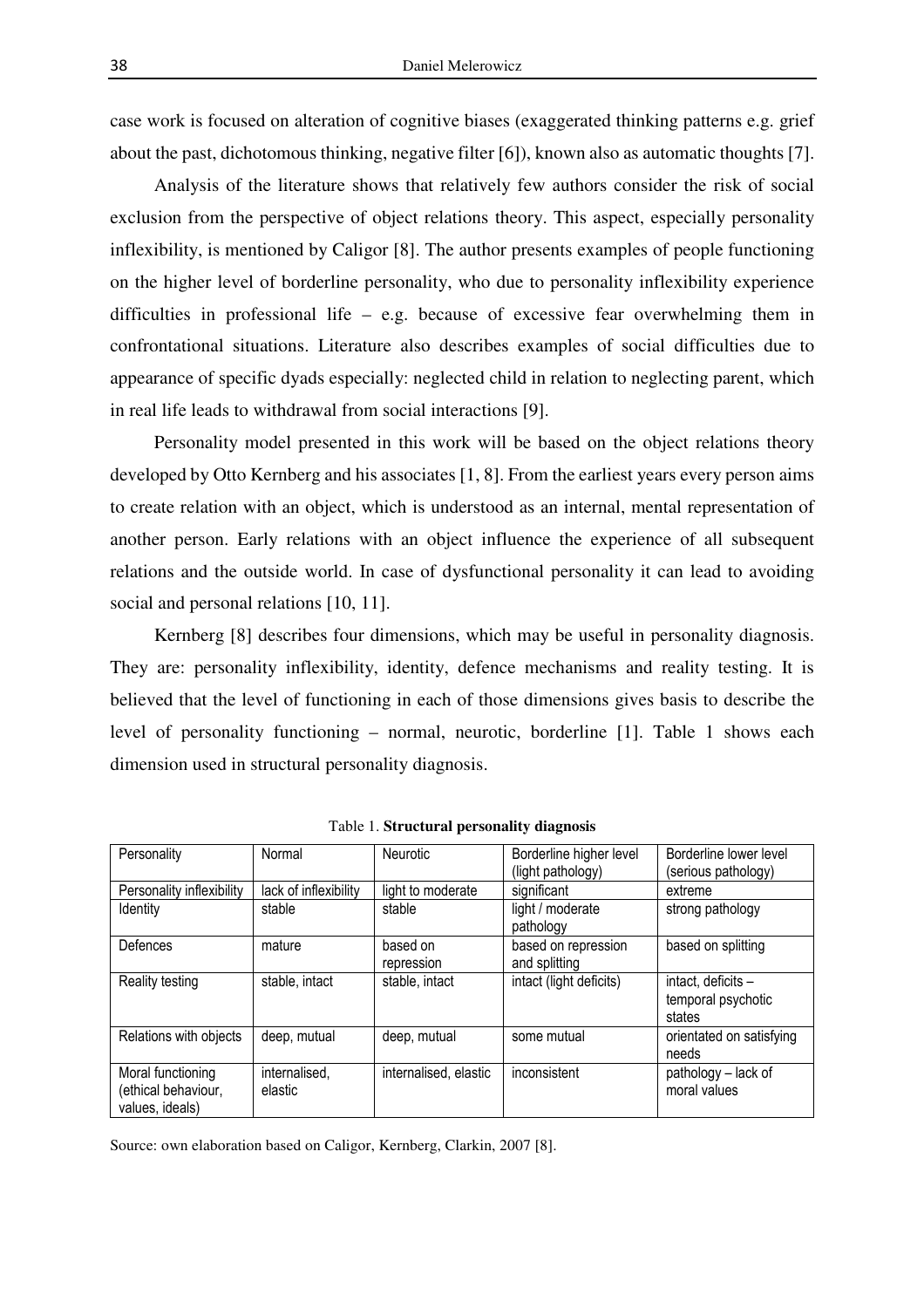Personality inflexibility may be described as a specific "style" or set of personal qualities, which may be maladaptive (dwelling on the failures, inability to look into the problem with humour) [8].

Second dimension mentioned by Kernberg, used in structural diagnosis of personality is identity. In case of sound personality, individual can experience other, important people in considerably integrated and stable way. In case of identity diffusion the structure of identity includes unstable, inconsistent set of conflicted experiences, in which there is a lack of Self sense. What is very important, healthy sense of identity enables engaging in long term, professional and recreational activities in social life, which result from someone's own values, beliefs and opinions [9].

Another dimension used in personality structure diagnosis is a type of defence mechanisms. At the one end of the spectrum there are mature defences like humour or sublimation. Next there are neurotic defences based on repression – rationalization, reaction formation and finally primitive defences – projected identification, idealisation – devaluation. However mature defences do not cause significant distortions of the real world, primitive mechanisms change the experiencing significantly – both of the inner and outer reality.

The last dimension proposed by Kernberg is the level of reality testing [12]. Healthy and neurotic people do not show any dysfunctions in the scope of recognising general beliefs about the real world (intact reality testing). People with light or heavy pathology, experience temporary dysfunctions in this field (temporal psychotic states).

It is suggested that, in order to accurately specify heaviness of personality pathology, additional relations with close people (deep, mutual or relations orientated solely on fulfilling ones needs) as well as moral functioning (internalised – elastic, inflexible or inconsistent) are analysed [8, 13, 14].

# **Ms. M.: Initial information about the patient and her life story.**

Ms. M.<sup>1</sup> came[11] to this paper author's private psychotherapeutic practice. Around a year prior she participated in a 3-month long group therapy, which she completed as scheduled. According to her, it was a difficult experience, because she thought many comments she received from other participants were aggressive and critical. This information was very important for the therapist as knowing previous therapeutic relations gives a lot of precious information [15, 16]. The therapist got to know the way she was functioning in a therapeutic

 $\overline{\phantom{0}}$ 

 $<sup>1</sup>$  Data allowing identification of the patient were changed. The patient's consent for the publication of the case study was</sup> obtained.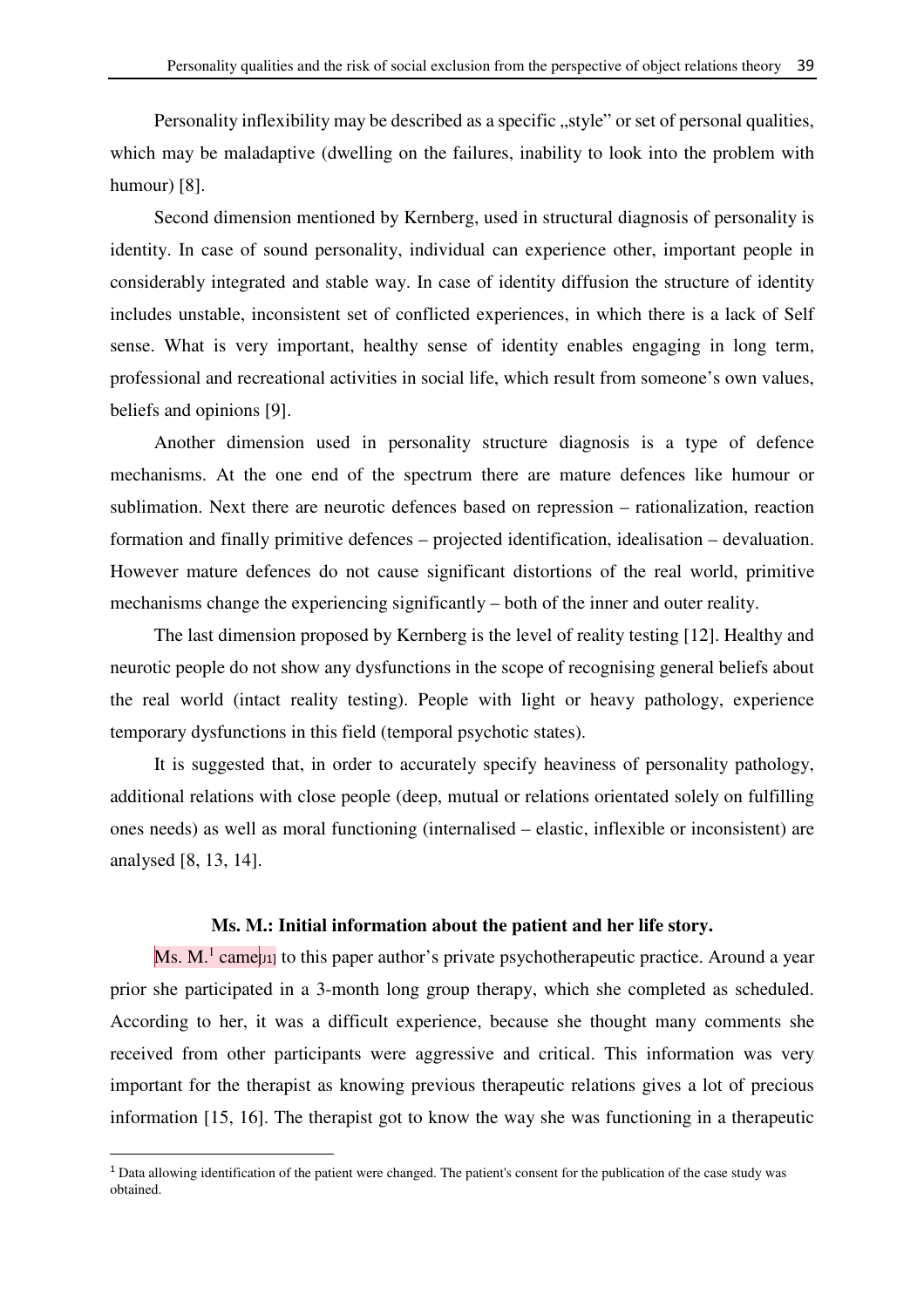group: seeing others as a threat. Direct reasons of her registration with the group were heavily low mood, feelings of hopelessness, prolonged lack of employment, developing isolation and social fears (including intensifying fear of leaving the house). The patient admitted, that she has had all of these symptoms since she remembered – all her life.

At the moment of her entry, the patient was living with her mother (father died four years earlier of cancer). Ms. M. underwent psychiatric consultation – anxiety disorder with anxiety attacks were diagnosed (F41.0). Psychiatrist recommended pharmacotherapy (SSRI antidepressants), which was applied accordingly.

After a few sessions based on structural interview the therapist preliminarily diagnosed the patient as functioning on higher borderline level. Long-term psychotherapy with unspecified end was set, frequency - one session per week. Ms. M., asked about a source of financing the therapy, to which she said that she had savings (money inherited after father), which she intended to spend on therapy until she can find a job.

After initial diagnosis during the first few consulting sessions, based on features such as feelings of social inadequacy, reluctance to engage in close relations, avoiding social and professional contacts for fear that she would be criticised and rejected, according to ICD-10 classification, the therapist diagnosed her with anxious (avoiding) personality [17].

At the moment of commencing therapy the patient was 32 years old, graduated 5 year pedagogical studies, without obtaining MA. After studies she moved out of home (she rented a flat with two other flatmates), started work as a waitress and quite quickly was promoted to the room manager.

Ms. M was complaining that despite the fact that her earnings were not too bad, she could never save any money, because she was spending them on interim pleasures. She worked for 3 years in a restaurant. At the beginning she was satisfied with the job but after some changes, when she had to come back to direct service, she disliked it. She found waitressing humiliating. Relations at work worsened. At this moment depressive-anxiety symptoms appeared and she went for a three-week sick leave. After coming back to the restaurant (despite still having the symptoms) the patient found out that her contract was not prolonged. She finished her job and has not been working ever since. At this time she started living with her mother – as she stated - due to financial reasons and to support her mother after losing her husband. The patient was talking about losing her job with huge emotions, she felt extremely aggrieved.

Since then (three years before commencing therapy) the patient remained professionally passive, stating that she could not find any job. At this time, she was spending her time wondering about life, fantasising about better fate, occasionally meeting with friends although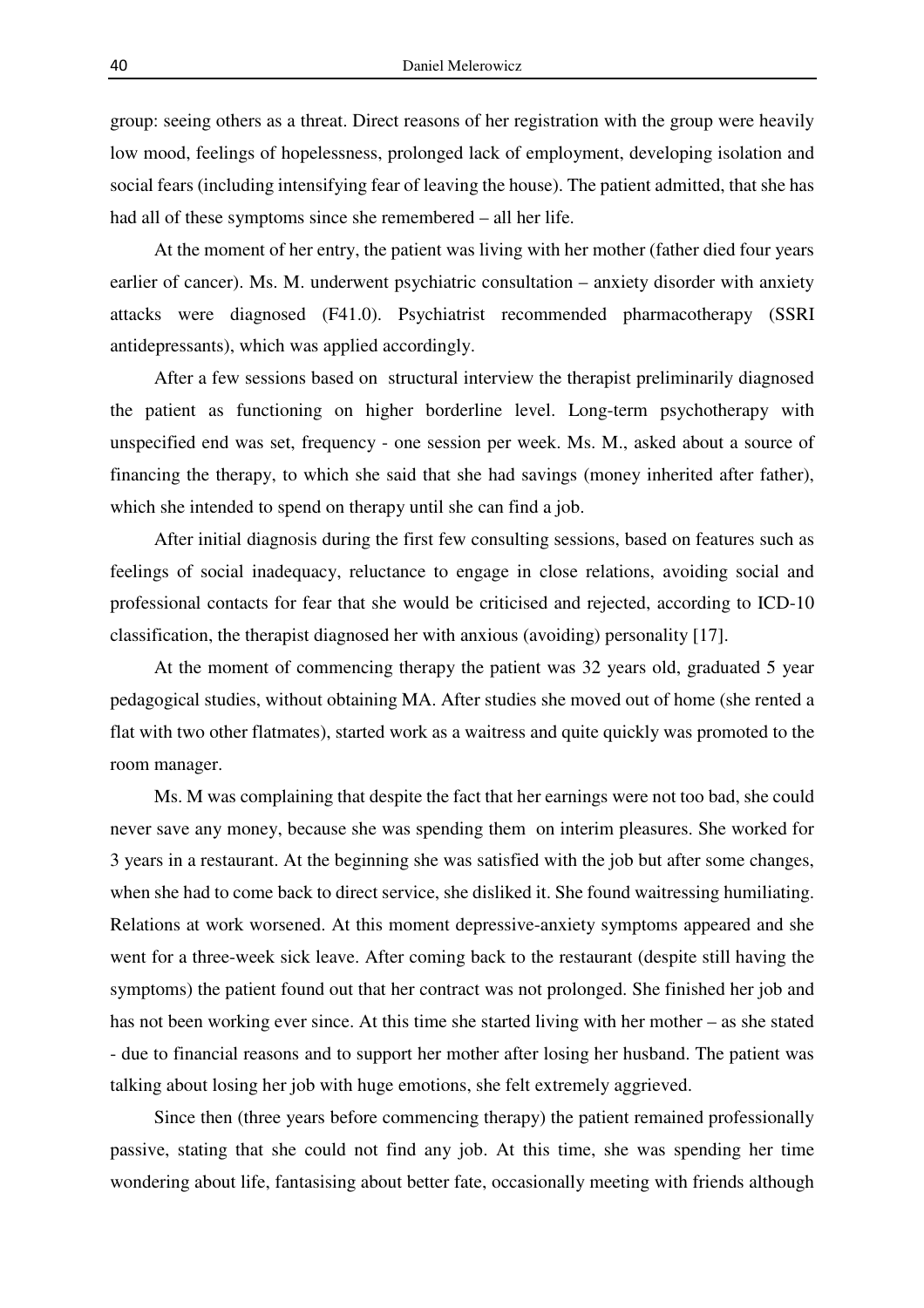these contacts were becoming less frequent. It was difficult to obtain more information as the patient could not describe any other activities she did.

At the time of beginning of therapy Ms. M. was not in any romantic relationship. She started sexual life at the age of 18 with her, at that time , partner. As she said it was her first, long-term (two and a half years) relationship. Her partner lived in a far-away town and – as she said – was not visiting her often enough, that is why she decided to end this relationship. After that, she was in two other relationships finished by her partners. In her relations with men she was functioning in a specific way – was never interested or excited. She agreed to the relationships, but felt that deserved someone better. In the end she provoked them to leave her – stopped showing interest, expressed disappointment in the relationship and finally, when the partner finished the relationship, she felt even more disappointed. Ms. M. was talking about sexual life as "satisfactory", although she expressed disappointment that "nothing special" was happening – sex seemed to be average and ordinary. Men seemed unable to fully satisfy her needs. Moreover, she did not know what her needs exactly were.

The patient was saying that she is very close to her mother. She described her as fearful and conservative – that her mother feared everything all her life. She had a boring, office job and never fully developed her potential. Patient's father was in her experience a good and honest man but also lacking courage. He was a builder, Ms. M claimed he could set up his own business but was afraid to do so. She said that after his death she experienced a very difficult time (during which she did not function properly at work, had a lot of absences), felt abandoned and disappointed – she was talking about her anger at father directly after his death, because she felt he gave up on fighting the disease.

Forgoing life seemed to the therapist to be reactionary and focused on avoiding risks. During school (primary, college, university) the patient did not engage in any additional activities. Despite being interested in art and graphics (she read a lot about them) she did not take up any creative work in this direction, stating that she did not know where to start from and that no one would ever appreciate her effort. Thus, her life before, during and after studies was limited to fulfilling imposed obligations without showing own initiative.

In the first phase of therapy the patient described people as self-centred, concentrated on their own lives. She had a small group of friends – 3 close girl-friends, who she often was disappointed with. She was complaining that they were not interested in her, did not call to ask how she was doing. There was a lot of envy towards her friends, she admitted that it was difficult for her to be happy, that most of her friends have partners, kids and jobs. Talking about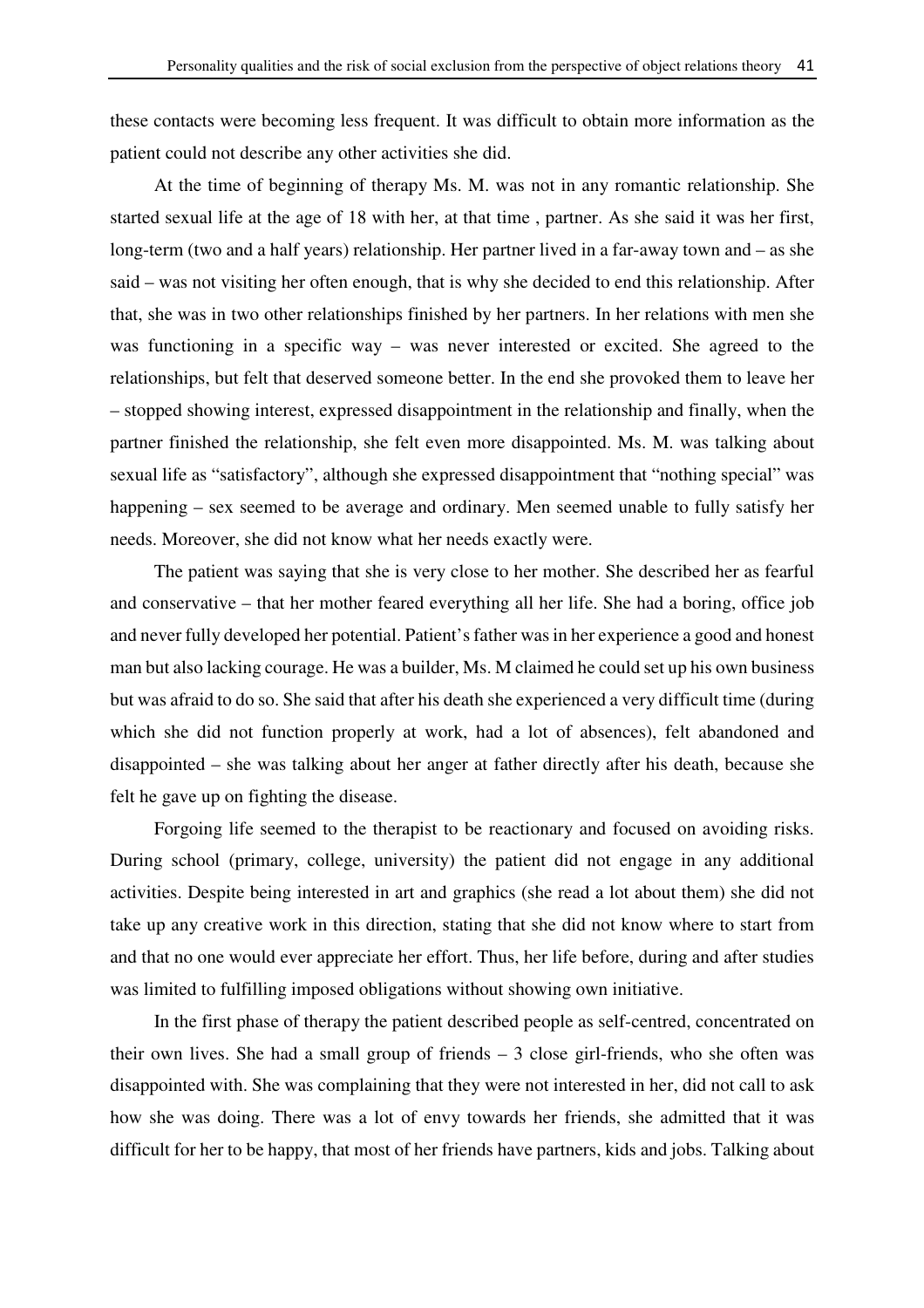it she distinctly stated that others "were just lucky" and she never was. She could not see that other people worked hard for their success.

In the early stage of therapy Ms. M. was describing the world as a terrible, bad, demanding and difficult place, in which life was tough. She saw herself in the future as an employee in an interesting company (though could not give details), eventually having her own business. She evinced the need to do something interesting. This picture seemed unrealistic, as if she did not realised that in every job tedious effort is needed.

In the process of analysing the life story of the patient, repeating schemes emerged – beginning new projects without finishing them. Psychological diagnosis indicated that the main problems of the patient were moderate personality inflexibility, identity diffusion and frequent activation of dyads – weak, vulnerable Self in relation with abandoning object. On the basis of Kernberg's personality pathology classification [1, 8] therapist thought that patients personality structure represents higher borderline level. She was qualified to individual, long term, expressive psychodynamic psychotherapy.

The aim of the therapy was to: analyse and realise by the patient that she identifies with the weak Self in relation to abandoning, critical object, changing stiff behaviours into greater flexibility and confronting repeating schemas such as beginning and dropping specified actions. In further stages of the therapy re-processing unconscious motives of being under mother's protection. The therapist believed that understanding her way of functioning, in which she did not engage in any activities (assuming, that she is not capable to do so and someone should do it for her or beginning an activity and quickly dropping it), will help the patient to undertake specific steps (enhance her activity). Larger personality flexibility (not thinking too much about failures, not hiding resentment) together with realising her own share in creating relations, could contribute to engaging in more satisfactory relations with other people.

# **Description of the therapeutic relationship**

In the first phase of therapy the therapist had an impression that Ms. M. pays attention to his every word. He was conscious he could say something that would hurt or irritate her. As it turned out in the further phases, it was the therapist's response to the patient's transference, who placed a critical, rejecting image of the object in him because she experienced relations with others that way. The therapist noticed that Ms. M. judged the person in her environment as such, who do not believe in her and for whom she is uninteresting. Negative image of Self (seen as incompetent, worse than others) and negative image of others (seen as critical, rejecting) could be seen [18].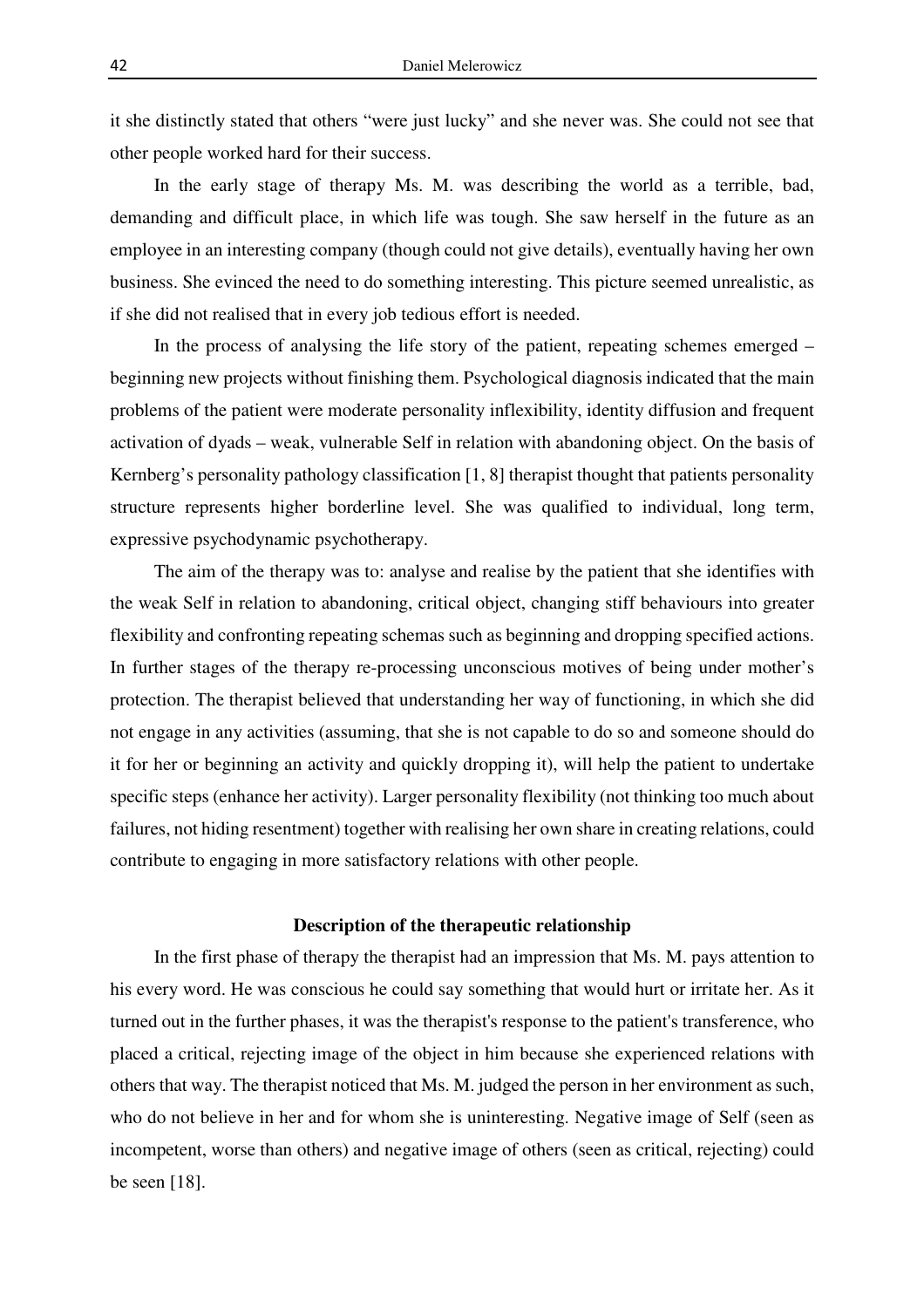During this period, the patient also brought a lot of material related to the relationship in the former work place. She often talked about the huge injustice that she had got from the company. At that time, the therapist had a strong identification with this "weak and abused" part of the patient's Self (concordant transference) [19], he believed that her workplace had to be threatening and supervisors unjust. It was only after the supervision that the therapist became more confrontational. He was interested in how Ms. M. was looking for a job. It turned out that the patient did not take almost any action to find employment. In this way Ms. M. "drifted" towards first professional and next social exclusion.

After about six months of therapy, the patient spoke less about her grievance towards previous employer. At that time, the therapist helped to discover her one-sided way of perceiving reality and participating in creating such state of affairs (showing dissatisfaction, incomplete execution of supervisor's tasks, lack of smile). Therapist understood that as a progress in the integration of the image of the workplace - Ms. M. was able to admit that "it also happens to other people", the supervisor can sometimes assign "dull" tasks. She presented a more realistic approach to the whole situation.

The patient began marketing and management degree. Therapist recognized this as a step towards bigger integration with the social world. Therapist's image in patient's experience was changing; from the initial idealization to devaluation. She repeated that she expected bigger change in her life and that it is the therapist who should help her make the change: "I'm coming over here for a few months and I'm still not working." At this moment once again a dyad was activated - weak, incompetent self and abandoning object. The therapist discussed this way of perceiving social relationships with the patient - others perceived either as kind, good (when they met all her needs) or as uninterested, abandoning (if they did not meet all her expectations).

During sessions, the patient's relations with close ones were also discussed. The therapist checked how Ms. M. perceived the lives of others. It turned out that she idealised their living situation and envying them at the same time.

After a year of therapy, the patient started a language course financed by employment office, where she began an intimate relationship with her classmate. However, after 3 months, Ms. M. considered termination of this relationship. She claimed that she lacked partner's involvement - once again she was disappointed. Ms. M. took the therapist's comments stating that she seemed unconcerned, but claimed that the relationship would end anyway because she had little connection with her partner. She fantasized a lot about her future – ideal partner. The therapist understood these fantasies as a need to find a perfect, caring object that would satisfy most of the needs and at the same time would do all difficult life tasks. Similar expectations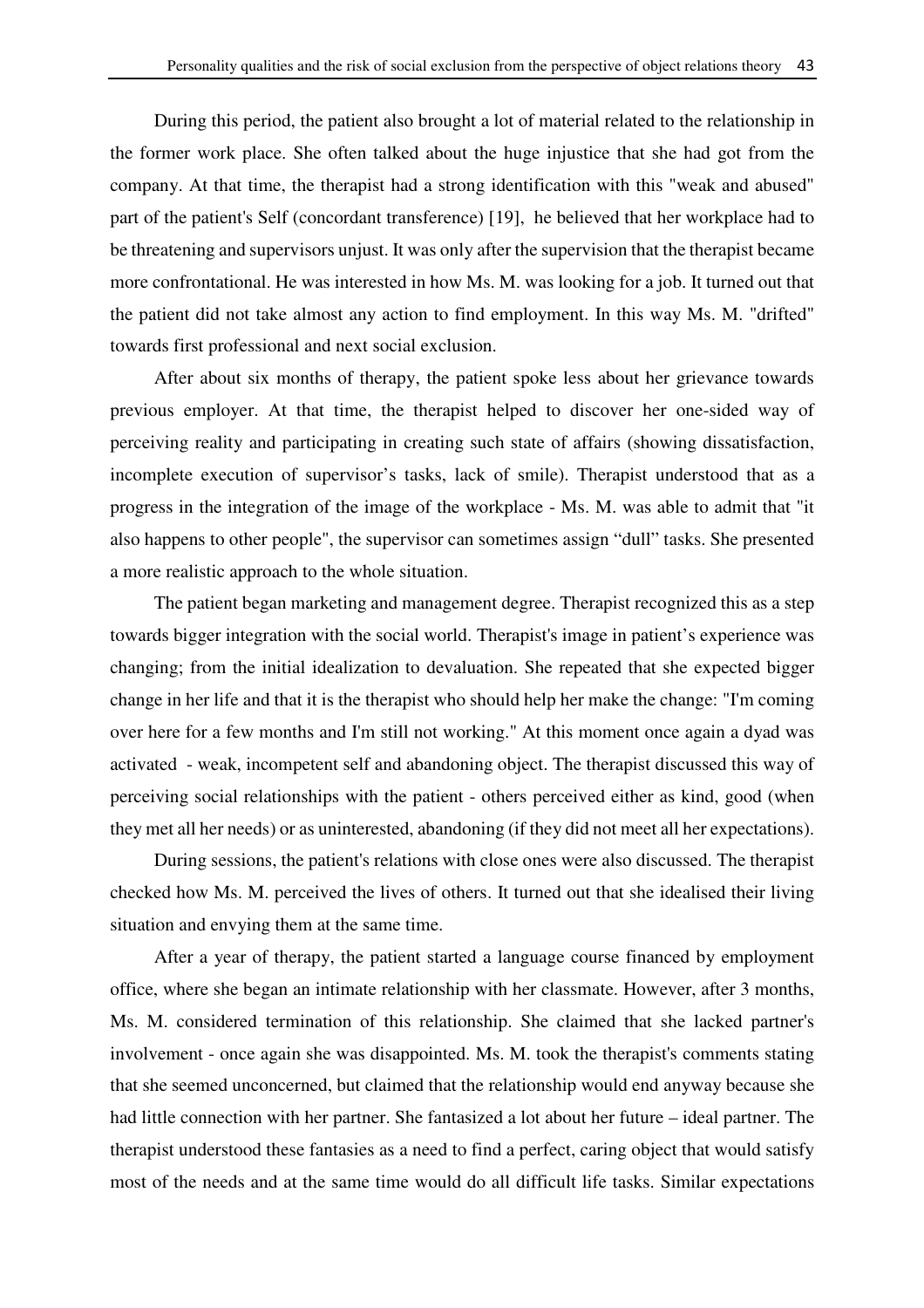were placed in the therapist who was supposed to help her find a job without real effort on her part. When this did not happen, Ms. M. was disappointed. In the countertransference, the therapist often felt he ought to find Ms. M. job, for example by pointing out where to look for employment. When he did not do that, he had a feeling that he disappointed her.

At the same time, due to the cessation of anxiety symptoms, the patient considered stopping the pharmacotherapy. After consultation with psychiatrist, within the next three months she was taken off the medicine. After that, the climate during sessions changed temporarily. Ms. M. reported the return of anxiety, which this time concerned her body - she was afraid of cancer (of which her father died), she complained about dizziness, dyspnoea and spinal pain. The therapist bound this situation with the ending of the relationship with the psychiatrist - since then she was "under care" of only one specialist (man). For the patient (for whom the unconscious motive of being cared for was very important) it was of great importance and in the opinion of the therapist caused anxiety. In addition, exploring the above symptoms he discovered that although the termination was not established, the patient understood the cessation of medication as a sign of her recovery and feared the therapist's suggestion that the psychotherapeutic treatment would be terminated. In this sense, the persistence of symptoms would (unknowingly) prevent the end of therapy.

Another motive for the above symptoms was anxiety against returning to work - the therapist discovered the patient's belief that she should first recover from therapy and then resume her professional life. During this period, the therapist being in concordant countertransference felt helpless and had an impression of no influence over the situation. He had a feeling of energy depletion and weakened competences.

At the same time, he felt a fear of confronting Ms. M. with her inactivity, because at that moment he was in complementary countertransference [19] in which he identified with a severe critical object having the impression that when he showed the patient her way of functioning it was injurious to her. As a result, the therapist abstained from many comments - he was deprived of "therapeutic power". Further supervisions allowed him to emerge from this state. The supervisor showed him type of countertransference emphasizing that showing the patient her passivity is beneficial to her and may result from concern rather than cruelty. In the following months, the focus of the sessions was mainly on the above features and her fear of work and unrealistic expectations regarding other people. The therapist also analysed the fact that Ms. M remained dependent on her mother. He understood this as unconscious desire to remain under constant care (weak Self expected supportive object) – Ms. M. claimed that after her father's death, mother is the only close living relative.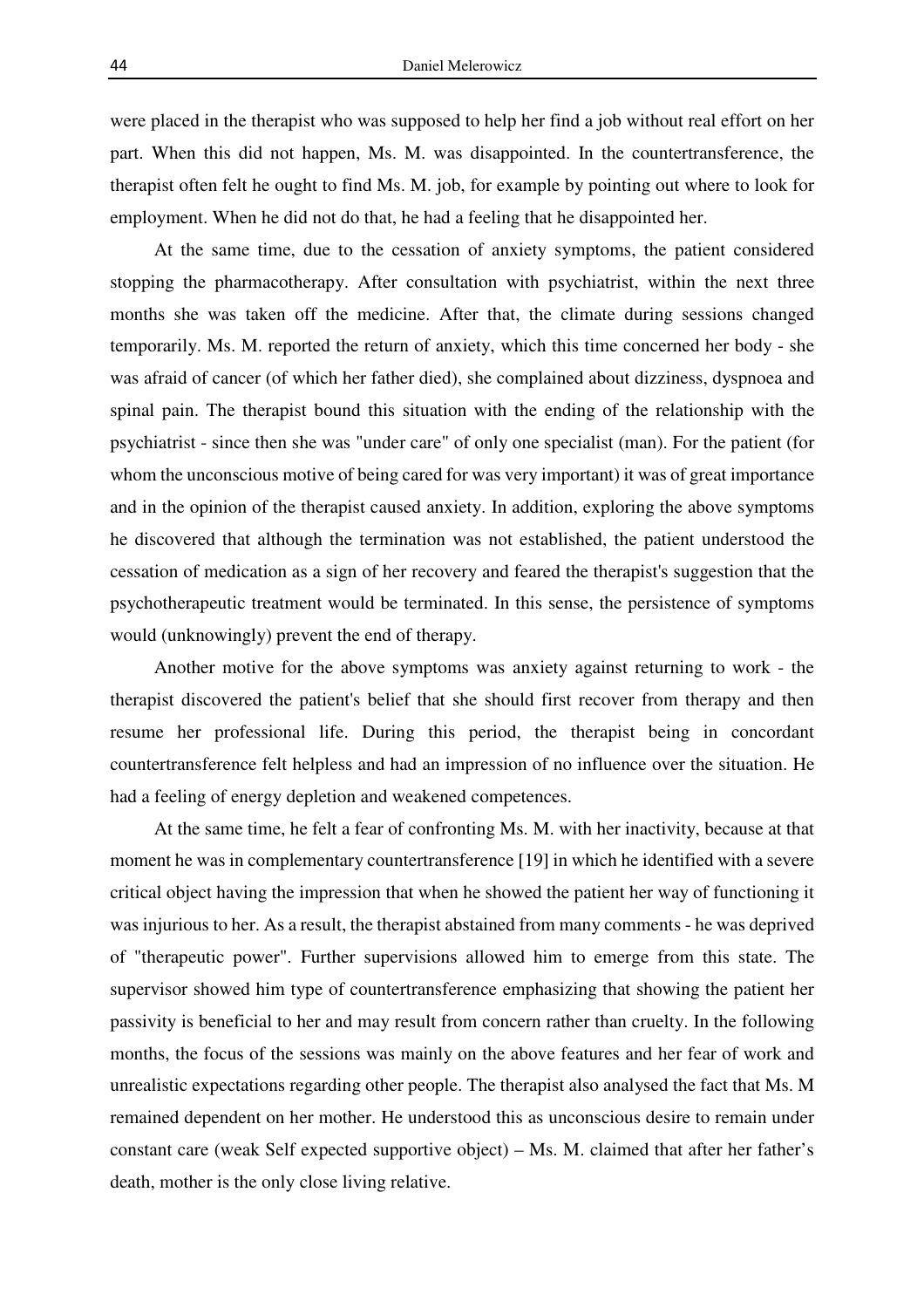After about two years of treatment, the patient's anxiety symptoms have subsided. She spoke a lot about her sadness, guilt and wasted time. At the same time, she admitted she could not wait to finish therapy and then start living, she had to start functioning normally during therapy. The patient's relations with loved ones were also discussed. A greater integration in the perception of other people was noticed. Ms. M. was able to imagine that other people could care for her and at the same time had problems that they also want to take care of. During this period, there was a constant sequence of beginning activities and suspending them, leading to passivity of the patient and expectation of the therapist to take care of her real life. This scheme was repeatedly discussed during subsequent sessions. Ms. M. began to make changes in everyday functioning, noting that "activity serves me, and passivity leads to despair."

In the following months, the patient started internship as an assistant, was attending interviews, and finally was offered a job which she accepted. However, she did not make any relationships with men claiming that she could not meet anyone interesting. The therapist realized that he was the only man in her life at that time, additionally he was experienced as an attentive listener. However such interpretations were always rejected by the patient, who stated that in this relationship it is irrelevant that the therapist was a male, which, according to the author, was a symptom of denial.

After three years of therapy, during which the therapist took two weeks off each year and the patient once went away for two weeks, in many aspects of Ms. M.'s life improvement in functioning could be seen. The patient could see the change that happened during therapy. The images of the world and objects have been integrated. She perceived people around her more holistically. She admitted that people around often worked hard, she realised that many of them were concerned and worried about her. She also experienced the world as a more friendly place. The patient was able to talk about her plans and projects, in which she participated in a consistent manner, she graduated from a university.

Ms. M. admitted that she experienced the therapist as a supportive, caring person. Starting a job, the patient considered renting an apartment again together with other people. She also proposed termination of the therapy - as she claimed, with less time, willingness to commit to additional occupations and treatment costs. The aspect of funding the therapy was discussed with her, as it drew the attention of the therapist - especially since she started working. Ms. M. claimed that her needs increased - she had more active life, she wanted to invest in personal development, participate in social life. The therapist had a great sense of personality integration, but he noted that areas of relationships with men and still being strongly dependent on her mother, needed further work. Despite the therapist's interpretation of another example of her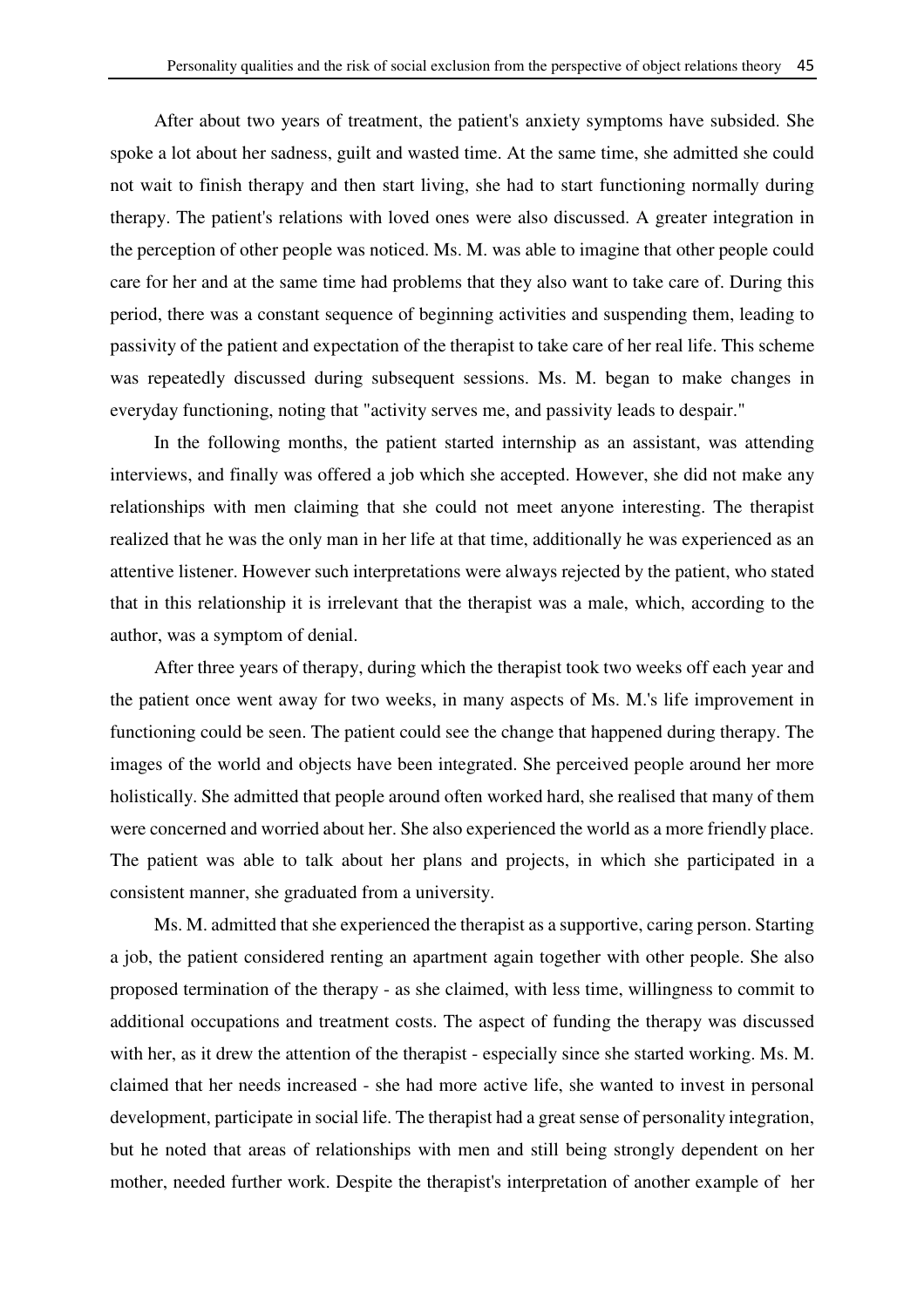unfavourable pattern of not finishing what she started and terminating therapeutic relationship as a result of not fulfilling all her needs the patient decided to end the treatment. It was terminated after three years.

### **Interpretation in regard to Otto Kernberg's object-relations theory.**

The first aspect that was highlighted in working with Ms. M. was the degree of personality inflexibility which was rated moderate to large. In her job she kept resentment for a long time, in other areas she focused too much on details (unfinished master's thesis). During the therapy process, she improved in these areas. Writing another master's thesis she drew attention to the practical aspects of her graduation, and in her new work she was able to "cut a deal" with her boss.

Another dimension analysed was the patient's identity, which showed moderate pathology. First of all, she was unable to determine her passion and interests, claiming she had nothing to offer. Also in this aspect Ms. M. has made progress. By the end of the therapy, she obtained a Master's degree, maintained a job, and had fixed, permanent plans for future work life.

The patient used both primitive and neurotic defence mechanisms [20]. In the first stage of therapy, her image of the world and society was strongly negative and unfair (dismissal from work) and cruel (everybody only has demands). In turn, the work of her friend was wonderful, people seemed to be always polite to each other.

Ms. M. frequently used projection describing others as selfish, while she actually did not help anyone and was very focused on herself. She was often in denial. The patient did not recognize her jealousy or even envy towards other people. Those defence mechanisms were the main cause of the patient's symptoms (anxiety and sadness) [21]. In the course of therapy, the patient has achieved considerable integration, recognizing that people are neither good nor bad. It was very helpful in maintaining employment because it eliminated her avoidance of work in a conflict situations.

In Ms. M.'s case, the reality testing seemed completely preserved. As for the relationship with object, Ms. M. was able to create and maintain relationships with other people, but she showed some difficulties in this aspect. She described others in a holistic way, seemed to be attached to them, however, she often expected one-way engagement from them, while at some point it was difficult for her to understand expectations of others. On completing the therapeutic process the patient could realize that every person has his own needs and has the right to fulfil them. She was able to imagine what people think and feel (increased mentalization [22, 23]). It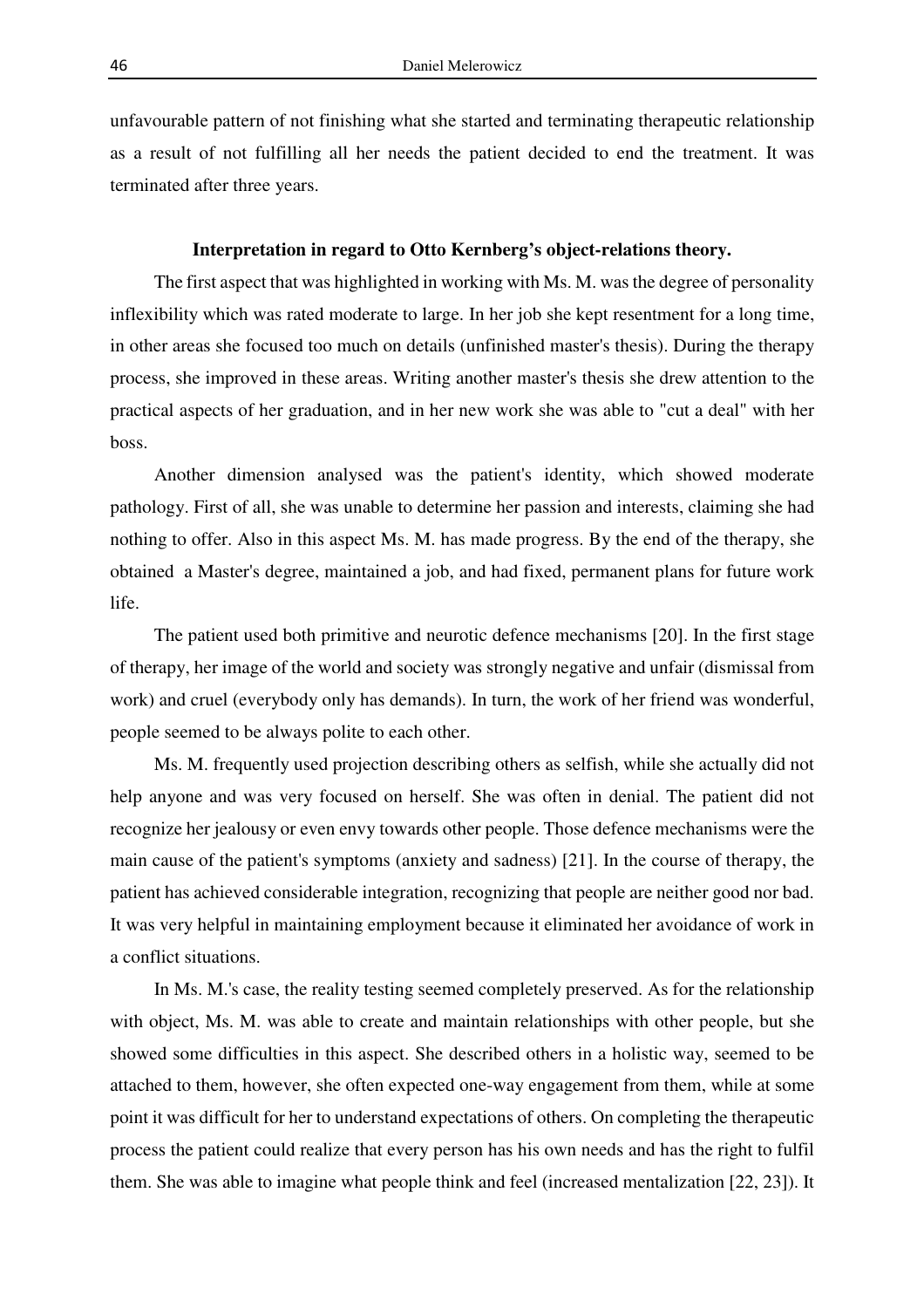seemed that thanks to that it was easier for her to create relationships in which she did not feel rejected. She also offered help more willingly to others. This resulted in an increase in social activity of Ms M., who in her new job was a popular person.

As far as morality functioning is concerned, Ms M. seemed to have kept the general ethical standards. It also seems that she was capable of feeling guilt. Her moral functioning could be described as internalized.

#### **Conclusion**

According to most modern concepts of social exclusion, the cause of alienation is: poverty (lack of a job) and social stratification which contributes to the isolation of the individual [2, 24]. However, action undertaken in the external world do not cause expected changes [2], that is why it is worth considering the impact of internal factors on staying at the frontier of society.

The object relations theory (psychodynamic concept) can provide a whole new perspective and a better understanding of the roots of social exclusion by locating some of the underlying causes within the individual, as demonstrated in the present case study. In terms of the object relation theory presented by Kernberg [1, 25] an individual can experience the outside world in a way that predisposes to its avoidance, and even provoke the rejection by the outside world, which can be changed, according to the author of this article, by therapeutic interventions.

In a fast changing reality, flexibility and adaptability seem to be crucial. Dwelling on the failures, too much attention to detail - all this hinders functioning in the modern world. Therapy also includes strengthening the individual's sense of identity. A person who knows himself is able to determine his or her resources, is able to plan his or her actions and draw somebody's attention. Increasing personality flexibility and enhancing identity were the basis of Ms M. therapy. Confronting comments repeated in safe therapeutic environment helped the patient become aware of her defence mechanisms - mainly projecting her own aggressiveness on others and the social system as a whole. This has led to greater integration, and thus better relations with the environment. Based on a secure, caring relationship, a person at risk of exclusion has the opportunity to develop a capacity for reciprocity and attachment, which contributes to the weakening of the isolation tendencies. [1] The patient – thanks to the confrontation and interpretation in the therapeutic relationship, in which she saw in the therapist various, often rejecting objects from her outside world, or expected care and taking care of her affairs - had the opportunity to re-assess this experience of reality. She also saw other, more valuable aspects of her own Self, which contributed to her increased activity in the social environment.